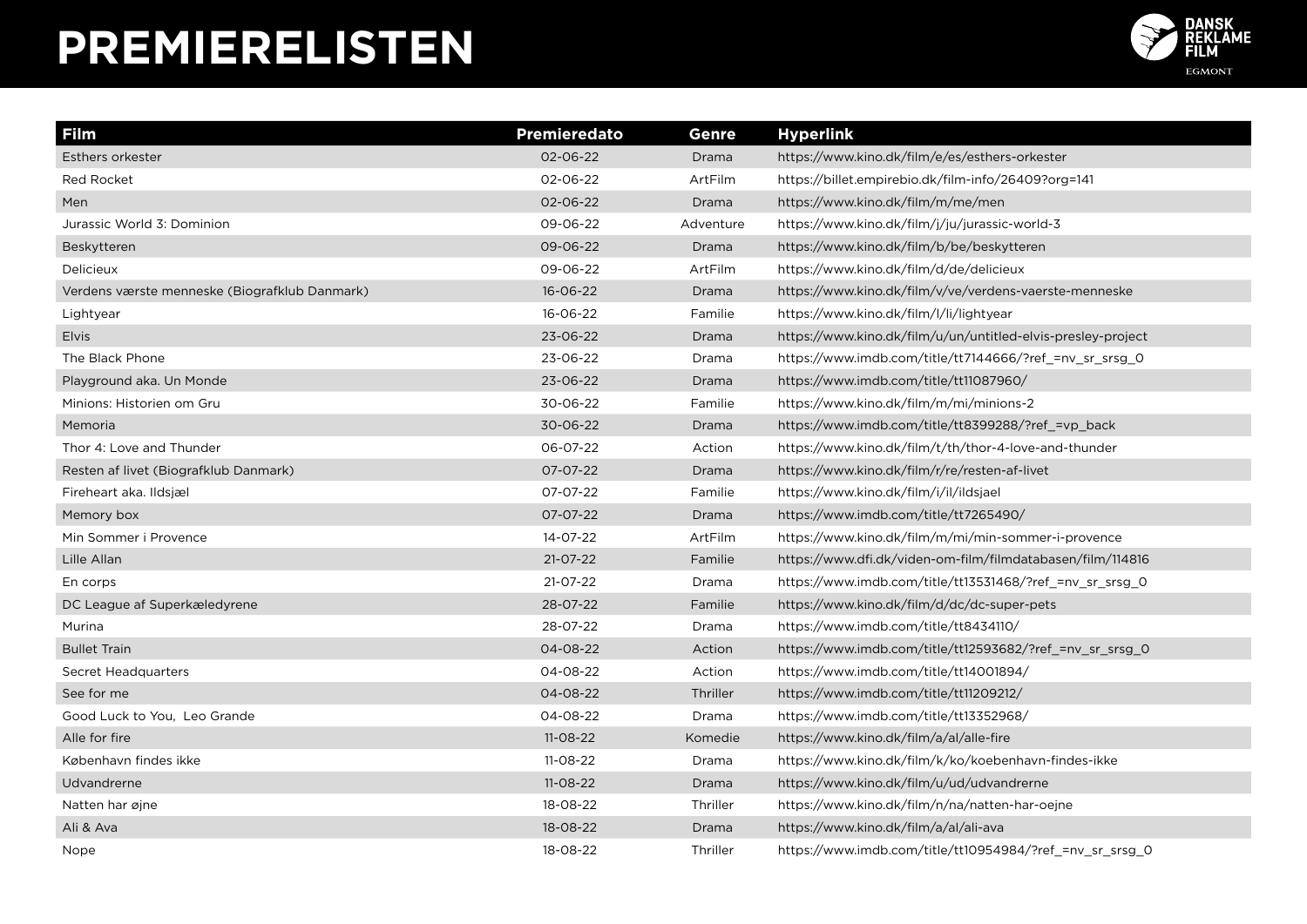

| <b>Film</b>                                    | <b>Premieredato</b> | Genre     | <b>Hyperlink</b>                                           |
|------------------------------------------------|---------------------|-----------|------------------------------------------------------------|
| After Ever Happy                               | 25-08-22            | Drama     | https://www.imdb.com/title/tt13070038/?ref =nv sr srsg 1   |
| Bamse (Biografklub Danmark)                    | 25-08-22            | Drama     | https://www.kino.dk/film/b/ba/bamse                        |
| Paws of Fury: The Legend of Hank               | 25-08-22            | Familie   | https://www.imdb.com/title/tt4428398/                      |
| Triangle of Sadness                            | 01-09-22            | Drama     | https://www.kino.dk/film/t/tr/triangle-sadness             |
| <b>Official Competition</b>                    | 01-09-22            | Komedie   | https://www.kino.dk/film/o/of/official-competition         |
| Balladen om den hvide ko                       | 01-09-22            | Drama     | https://www.kino.dk/film/b/ba/balladen-om-den-hvide-ko     |
| Kagefabrikken                                  | 08-09-22            | Drama     | https://www.kino.dk/film/k/ka/kagefabrikken                |
| <b>Ticket to Paradise</b>                      | 08-09-22            | Komedie   | https://www.kino.dk/film/t/ti/ticket-paradise              |
| Mumifars eventyr                               | 08-09-22            | Familie   | https://www.imdb.com/title/tt16310682/?ref = fn tt tt 21   |
| White Bird: A Wonder Story                     | 15-09-22            | Drama     | https://www.imdb.com/title/tt11068094/?ref =nv sr srsg 3   |
| Three Thousand Years of Longing                | 15-09-22            | Adventure | https://www.kino.dk/film/t/th/three-thousand-years-longing |
| Baby Pyramid aka Ønskebarn                     | 15-09-22            | Drama     | https://www.imdb.com/title/tt14722406/?ref_=nv_sr_srsg_0   |
| Holy Spider                                    | 15-09-22            | Thriller  | https://www.kino.dk/film/h/ho/holy-spider                  |
| <b>Beast</b>                                   | 22-09-22            | Thriller  | https://www.imdb.com/title/tt13223398/?ref_=fn_al_tt_2     |
| Den store stilhed                              | 22-09-22            | Drama     |                                                            |
| The Woman King                                 | 22-09-22            | Drama     | https://www.imdb.com/title/tt8093700/?ref =nv sr srsg 0    |
| Ingen kender dagen                             | 29-09-22            | Drama     | https://www.kino.dk/film/i/in/ingen-kender-dagen           |
| Hvor flodkrebsene synger (Biografklub Danmark) | 29-09-22            | Drama     | https://www.kino.dk/film/h/hv/hvor-flodkrebsene-synger     |
| Where Is Anne Frank                            | 29-09-22            | ArtFilm   | https://www.imdb.com/title/tt3454424/?ref =nv sr srsg 0    |
| Smuk                                           | 29-09-22            | Drama     | https://www.kino.dk/film/s/sm/smuk                         |
| <b>Bros</b>                                    | 29-09-22            | Komedie   | https://www.imdb.com/title/tt9731598/?ref_=nv_sr_srsg_7    |
| Mini Zlatan og Onkel Tommy                     | 29-09-22            | Komedie   | https://www.imdb.com/title/tt14922432/?ref_=nv_sr_srsg_0   |
| Mugge og hans mærkelige hjerne                 | 06-10-22            | Familie   | https://www.kino.dk/film/m/mu/mugge-hans-maerkelige-hierne |
| Lykkelige omstændigheder                       | 06-10-22            | Komedie   | https://www.kino.dk/film/l/ly/lykkelige-omstaendigheder    |
| <b>Halloween Ends</b>                          | 13-10-22            | Thriller  | https://www.kino.dk/film/h/ha/halloween-ends               |
| Min Ven Krokodillen                            | 13-10-22            | Familie   | https://www.imdb.com/title/tt14668630/?ref_=nv_sr_srsg_0   |
| Jomfruer fra rummet                            | 13-10-22            | Komedie   | https://www.kino.dk/film/j/jo/jomfruer-fra-rummet          |
| Devotion                                       | 13-10-22            | Drama     | https://www.imdb.com/title/tt7693316/?ref =nv sr srsg 0    |
| <b>Black Adam</b>                              | 20-10-22            | Action    | https://www.imdb.com/title/tt6443346/                      |
| <b>Beautiful Beings</b>                        | 20-10-22            | Drama     | https://www.imdb.com/title/tt13845660/?ref =nv sr srsg 0   |
| Mrs. Harris Goes to Paris                      | $20 - 10 - 22$      | Drama     | https://www.kino.dk/film/m/mr/mrs-harris-goes-paris        |
| The Banshees of Inisherin                      | 20-10-22            | Drama     | https://www.imdb.com/title/tt11813216/?ref =nv sr srsg 0   |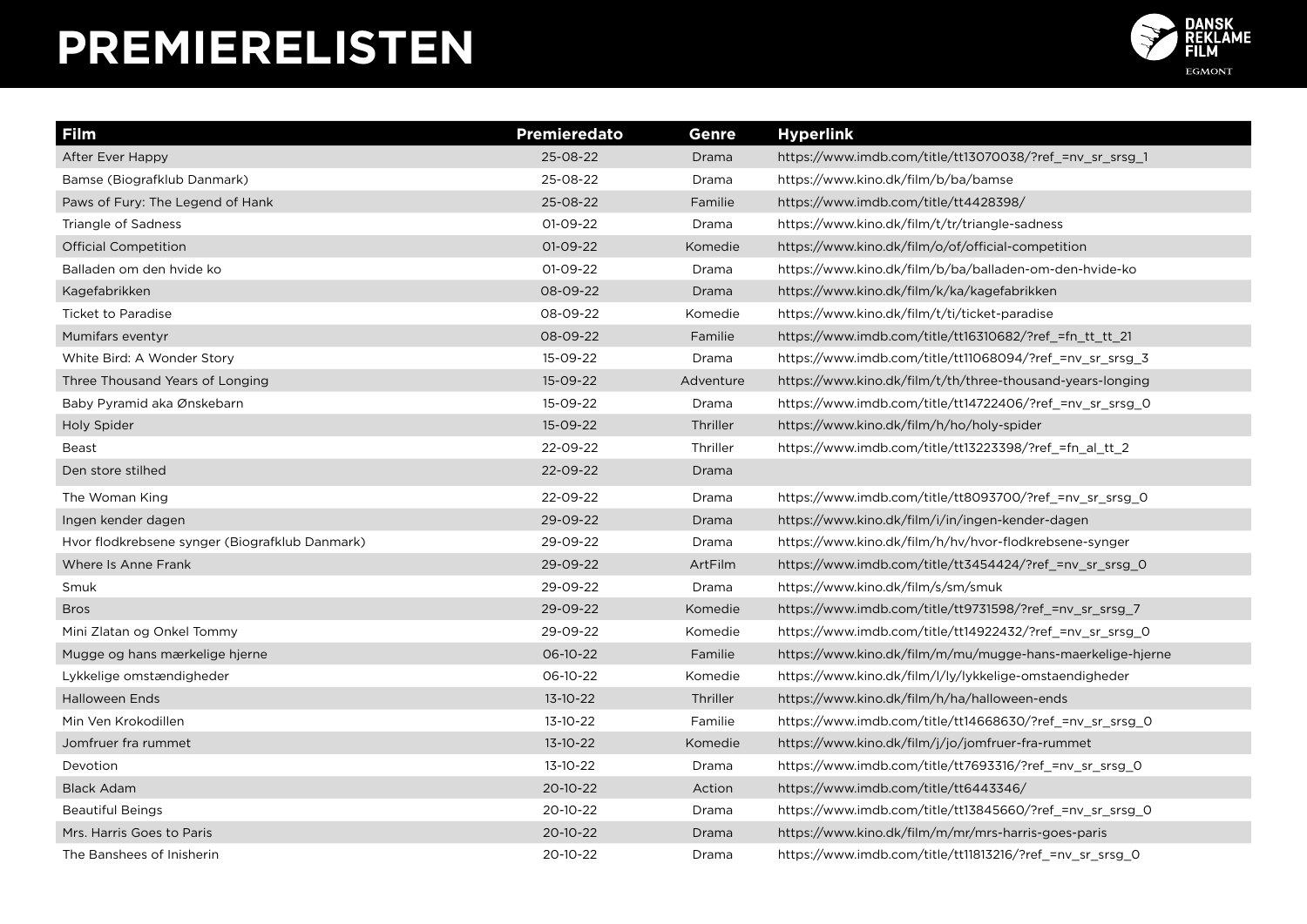

| <b>Film</b>                          | Premieredato   | Genre     | <b>Hyperlink</b>                                                                          |
|--------------------------------------|----------------|-----------|-------------------------------------------------------------------------------------------|
| Viften                               | 27-10-22       | Drama     |                                                                                           |
| Superposition                        | 27-10-22       | Thriller  | https://www.kino.dk/film/s/su/superposition                                               |
| Eiffel                               | 27-10-22       | Drama     | https://www.imdb.com/title/tt10366514/?ref_=nv_sr_srsg_0                                  |
| Hypnotic                             | 27-10-22       | Thriller  | https://www.imdb.com/title/tt8080204/?ref_=nv_sr_srsg_2                                   |
| Robots                               | 27-10-22       | Komedie   | https://www.imdb.com/title/tt12579470/                                                    |
| Fædre og mødre (Biografklub Danmark) | $03-11-22$     | Komedie   | https://www.kino.dk/film/f/fa/faedre-og-moedre                                            |
| Teddybjørnens jul                    | $03-11-22$     | Familie   | https://www.nfi.no/tildelinger-2016-til-2020/produksjon/spillefilm/ted-<br>dybjornens-jul |
| Amsterdam                            | $03-11-22$     | Drama     | https://www.kino.dk/film/a/am/amsterdam                                                   |
| Ferskenlunden                        | $03-11-22$     | Drama     | https://www.imdb.com/title/tt11930126/                                                    |
| <b>Belle</b>                         | $03-11-22$     | Adventure | https://www.imdb.com/title/tt13651628/                                                    |
| Krigssejleren                        | $03-11-22$     | Drama     | https://www.imdb.com/title/tt17633184/?ref_=nv_sr_srsg_1                                  |
| Black Panther 2: Wakanda Forever     | $10 - 11 - 22$ | Action    | https://www.kino.dk/film/b/bl/black-panther-2                                             |
| Julemandens Datter 3                 | $10 - 11 - 22$ | Familie   |                                                                                           |
| Elsker dig for tiden                 | $10 - 11 - 22$ | Kærlighed | https://www.kino.dk/film/e/el/elsker-dig-tiden                                            |
| Krysantemum                          | 17-11-22       | Drama     | https://www.kino.dk/film/k/kr/krysantemum                                                 |
| Snedronningen                        | 17-11-22       | Familie   |                                                                                           |
| The Menu                             | $17 - 11 - 22$ | Drama     | https://www.imdb.com/title/tt9764362/?ref_=nv_sr_srsg_0                                   |
| Strange World                        | 24-11-22       | Familie   | https://www.imdb.com/title/tt10298840/                                                    |
| The Year I Started Masturbating      | $24 - 11 - 22$ | Drama     | https://www.svenskfilmdatabas.se/en/item/?type=film&itemid=629676                         |
| Wannsee-konferencen                  | 24-11-22       | Drama     | https://www.kino.dk/film/w/wa/wannsee-konferencen                                         |
| Vanskabte land                       | $01-12-22$     | Drama     | https://mubi.com/films/godland                                                            |
| Violent Night                        | $01-12-22$     | Thriller  | https://www.imdb.com/title/tt12003946/?ref_=nv_sr_srsg_0                                  |
| Den gode chef (Biografklub Danmark)  | $01-12-22$     | Komedie   | https://www.imdb.com/title/tt13066182/?ref_=nv_sr_srsg_0                                  |
| Emily                                | 08-12-22       | Drama     | https://www.kino.dk/film/e/em/emily                                                       |
| Hit the Road                         | 08-12-22       | Drama     | https://www.imdb.com/title/tt14812782/                                                    |
| Avatar: The Way of Water             | 14-12-22       | Adventure | https://www.kino.dk/film/a/av/avatar-3                                                    |
| Shazam 2                             | $15 - 12 - 22$ | Action    | https://www.kino.dk/film/s/sh/shazam-2                                                    |
| Puss in Boots: The Last Wish         | 22-12-22       | Familie   | https://www.kino.dk/film/p/pu/puss-boots-2-last-wish                                      |
| I Wanna Dance With Somebody          | 22-12-22       | Kærlighed | https://www.imdb.com/title/tt12193804/?ref_=nv_sr_srsg_0                                  |
| Folk og røvere i kardemommeby        | 22-12-22       | Familie   |                                                                                           |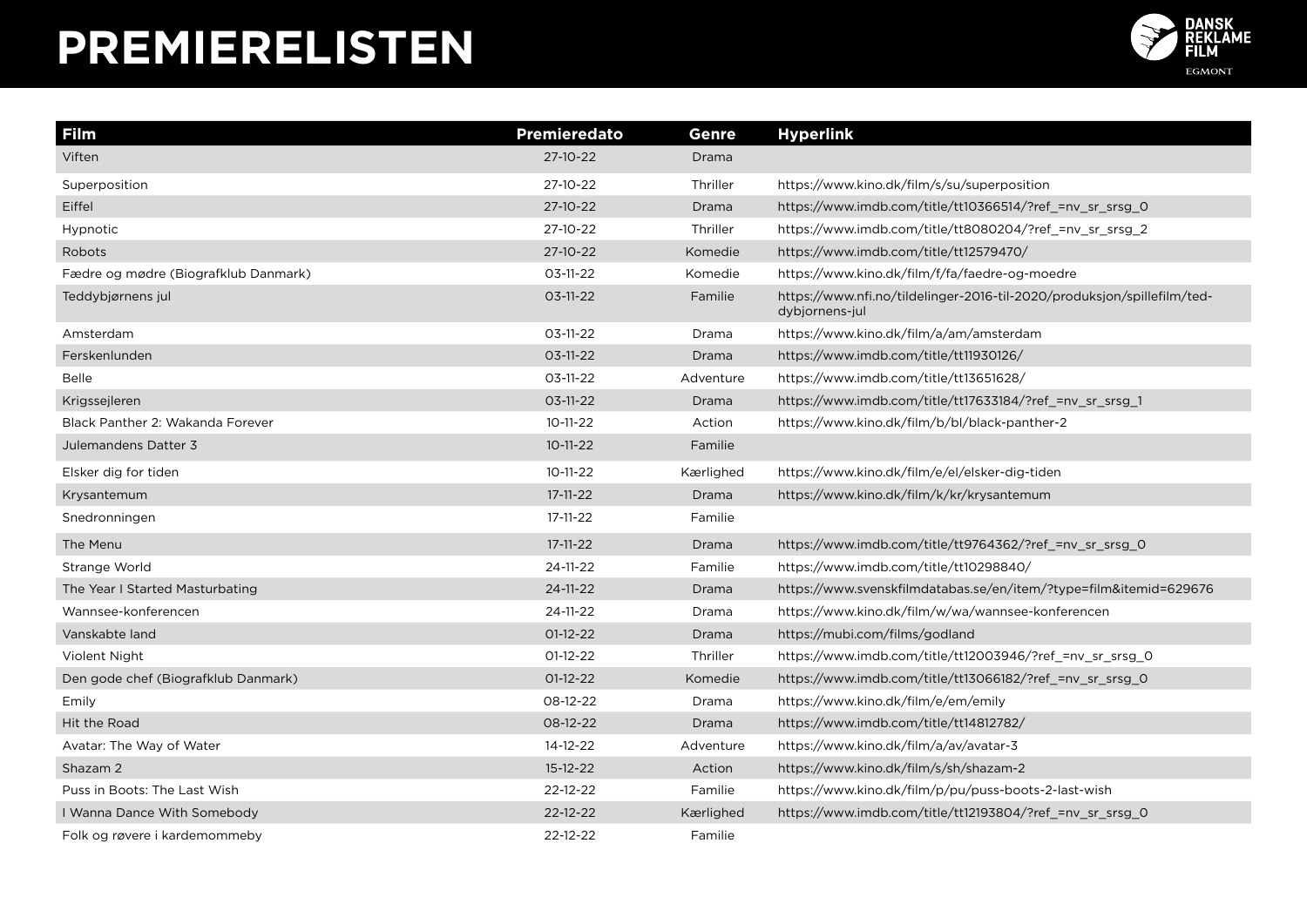

| <b>Film</b>                           | Premieredato   | <b>Genre</b> | <b>Hyperlink</b>                                                                                                         |
|---------------------------------------|----------------|--------------|--------------------------------------------------------------------------------------------------------------------------|
| One Year, One Night                   | 05-01-23       | Drama        | https://www.imdb.com/title/tt14104600/?ref_=nv_sr_srsg_0                                                                 |
| The Son                               | 05-01-23       | Drama        | https://www.imdb.com/title/tt14458442/?ref_=nv_sr_srsg_3                                                                 |
| Kraven the Hunter                     | $12 - 01 - 23$ | Action       | https://www.kino.dk/film/k/kr/kraven-hunter                                                                              |
| M3gan                                 | 12-01-23       | Thriller     | https://www.imdb.com/title/tt8760708/?ref =nv sr srsg 0                                                                  |
| Golda                                 | $12 - 01 - 23$ | Drama        | https://www.imdb.com/title/tt14454876/?ref_=fn_al_tt_1                                                                   |
| A Man Called Otto                     | $12 - 01 - 23$ | Drama        | https://www.imdb.com/title/tt7405458/                                                                                    |
| Babylon (Biografklub Danmark)         | 19-01-23       | Drama        | https://www.kino.dk/film/b/ba/babylon                                                                                    |
| Bytte Bytte Baby                      | 26-01-23       | Drama        |                                                                                                                          |
| The Last Voyage of Demeter            | 26-01-23       | Thriller     | https://www.imdb.com/title/tt1001520/?ref_=nv_sr_srsg_2                                                                  |
| Far til Fire i det vilde vesten       | 02-02-23       | Familie      |                                                                                                                          |
| Meter i sekundet                      | 02-02-23       | Komedie      | https://www.kino.dk/film/m/me/meter-i-sekundet                                                                           |
| Roselil og stentrolden                | 09-02-23       | Familie      |                                                                                                                          |
| The Unlikely Pilgrimage of Harold Fry | 09-02-23       | Drama        | https://www.imdb.com/title/tt14097206/?ref =nv sr srsg 3                                                                 |
| Asterix & Obelix - Riget i midten     | 09-02-23       | Familie      | https://www.imdb.com/title/tt11210390/?ref =nv sr srsg 8                                                                 |
| Ant-man and the Wasp - Quantumania    | $16 - 02 - 23$ | Action       | https://www.kino.dk/film/a/an/ant-man-and-wasp-quantumania                                                               |
| Kysset (Biografklub Danmark)          | 23-02-23       | Drama        | https://www.kino.dk/film/k/ky/kysset                                                                                     |
| Tar                                   | $23 - 02 - 23$ | Drama        | https://www.imdb.com/title/tt14444726/?ref =nv sr srsg 0                                                                 |
| The Movie Teller                      | 23-02-23       | Drama        | https://www.imdb.com/title/tt1661236/?ref =nv sr srsg 0                                                                  |
| Dungeons & Dragons                    | 02-03-23       | Adventure    | https://www.kino.dk/film/d/du/dungeons-dragons                                                                           |
| <b>Birthday Girl</b>                  | 02-03-23       | Drama        |                                                                                                                          |
| Den der lever stille                  | 09-03-23       | Drama        | https://www.kino.dk/film/d/de/den-der-lever-stille                                                                       |
| Århus - Hva' så?                      | 09-03-23       | ArtFilm      |                                                                                                                          |
| Aquaman 2                             | $16 - 03 - 23$ | Action       | https://www.kino.dk/film/a/aq/aquaman-2                                                                                  |
| Mr. Freeman                           | 16-03-23       | Drama        |                                                                                                                          |
| John Wick 4                           | 23-03-23       | Action       | https://www.kino.dk/film/j/jo/john-wick-3-parabellum                                                                     |
| The Fabelmans (Biografklub Danmark)   | $23 - 03 - 23$ | Drama        | https://www.imdb.com/title/tt14208870/?ref =nv sr srsg 0                                                                 |
| The Miracle Club                      | 23-03-23       | Komedie      | https://www.imdb.com/title/tt12712604/?ref_=nv_sr_srsg_0                                                                 |
| Ustyrlig                              | 30-03-23       | Drama        | https://www.nordiskfilm.com/prisvindende-instruktor-bag-en-helt-alminde-<br>lig-familie-kommer-med-stort-periodedrama-om |
| Renfield                              | $30 - 03 - 23$ | Thriller     | https://www.imdb.com/title/tt11358390/?ref_=nv_sr_srsg_0                                                                 |
| Mario                                 | 06-04-23       | Familie      | https://www.imdb.com/title/tt6718170/?ref_=nm_flmg_dr_1                                                                  |